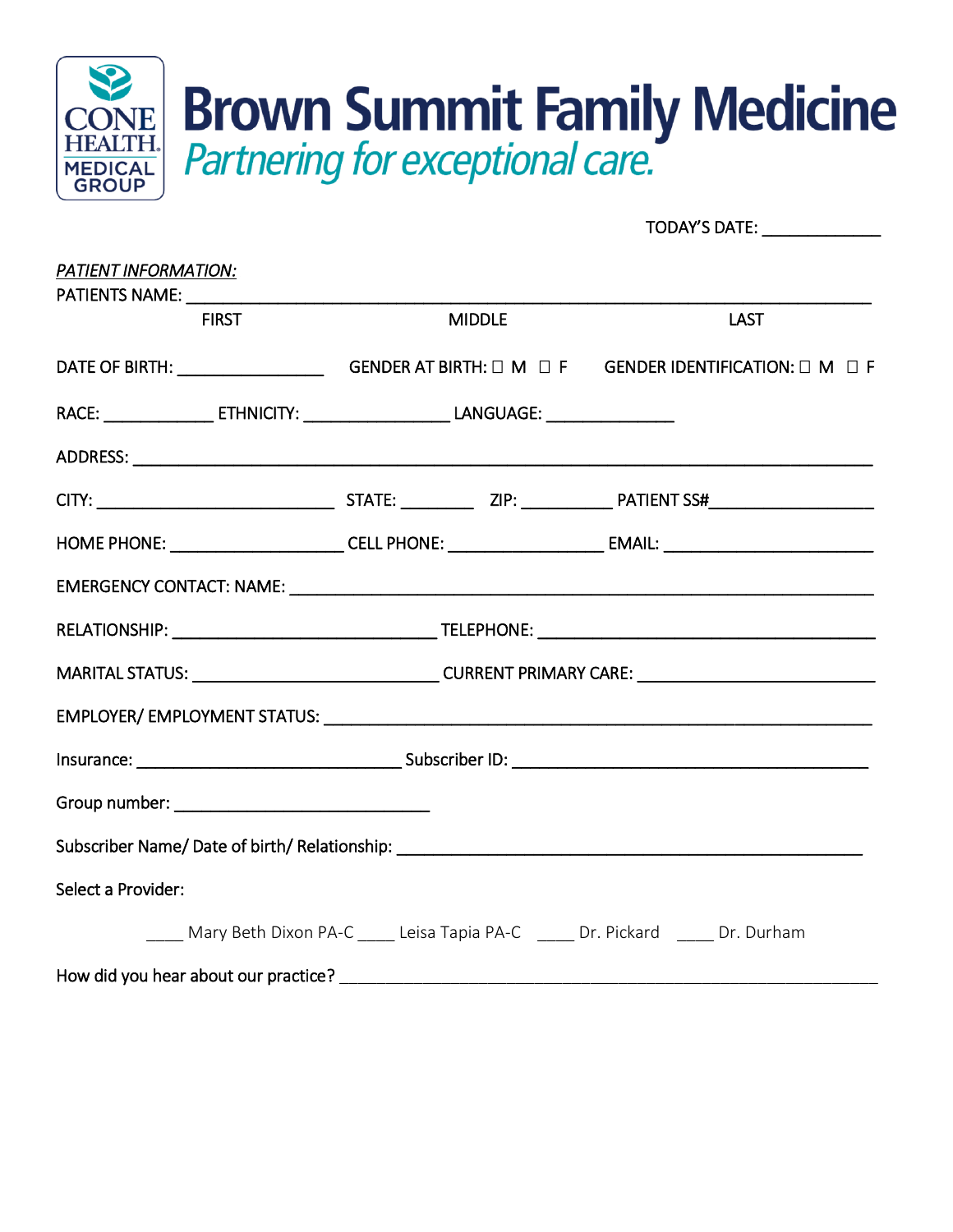Medication List (please list all current medications that you are using prescription, over the counter, vitamins, and any supplements also list dosages and how often medication is used):

## Are you allergic to any medications? YES / NO

If yes, please list all of the medications that you are allergic to along with the reaction: \_\_\_\_\_\_\_\_\_\_\_\_\_\_\_\_\_\_\_\_\_\_\_\_\_\_\_\_\_\_\_\_\_\_\_\_\_\_\_\_\_\_\_\_\_\_\_\_\_\_\_\_\_\_\_\_\_\_\_\_\_\_\_\_\_\_\_\_\_\_\_\_\_\_\_\_\_\_\_\_\_\_\_\_\_\_\_\_\_\_

\_\_\_\_\_\_\_\_\_\_\_\_\_\_\_\_\_\_\_\_\_\_\_\_\_\_\_\_\_\_\_\_\_\_\_\_\_\_\_\_\_\_\_\_\_\_\_\_\_\_\_\_\_\_\_\_\_\_\_\_\_\_\_\_\_\_\_\_\_\_\_\_\_\_\_\_\_\_\_\_\_\_\_\_\_\_\_\_\_\_ \_\_\_\_\_\_\_\_\_\_\_\_\_\_\_\_\_\_\_\_\_\_\_\_\_\_\_\_\_\_\_\_\_\_\_\_\_\_\_\_\_\_\_\_\_\_\_\_\_\_\_\_\_\_\_\_\_\_\_\_\_\_\_\_\_\_\_\_\_\_\_\_\_\_\_\_\_\_\_\_\_\_\_\_\_\_\_\_\_\_ \_\_\_\_\_\_\_\_\_\_\_\_\_\_\_\_\_\_\_\_\_\_\_\_\_\_\_\_\_\_\_\_\_\_\_\_\_\_\_\_\_\_\_\_\_\_\_\_\_\_\_\_\_\_\_\_\_\_\_\_\_\_\_\_\_\_\_\_\_\_\_\_\_\_\_\_\_\_\_\_\_\_\_\_\_\_\_\_\_\_

#### Social History:

| Tobacco Use: YES / NO Type: Cigarettes / Pipe / Cigars Packs per day: __________ |        |
|----------------------------------------------------------------------------------|--------|
| <b>Smokeless Tobacco Use: YES / NO Type: Snuff / Chew</b>                        |        |
| Drug Use: YES / NO Number of times per week:                                     | Types: |
| Alcohol Use: YES / NO Drinks per week:                                           |        |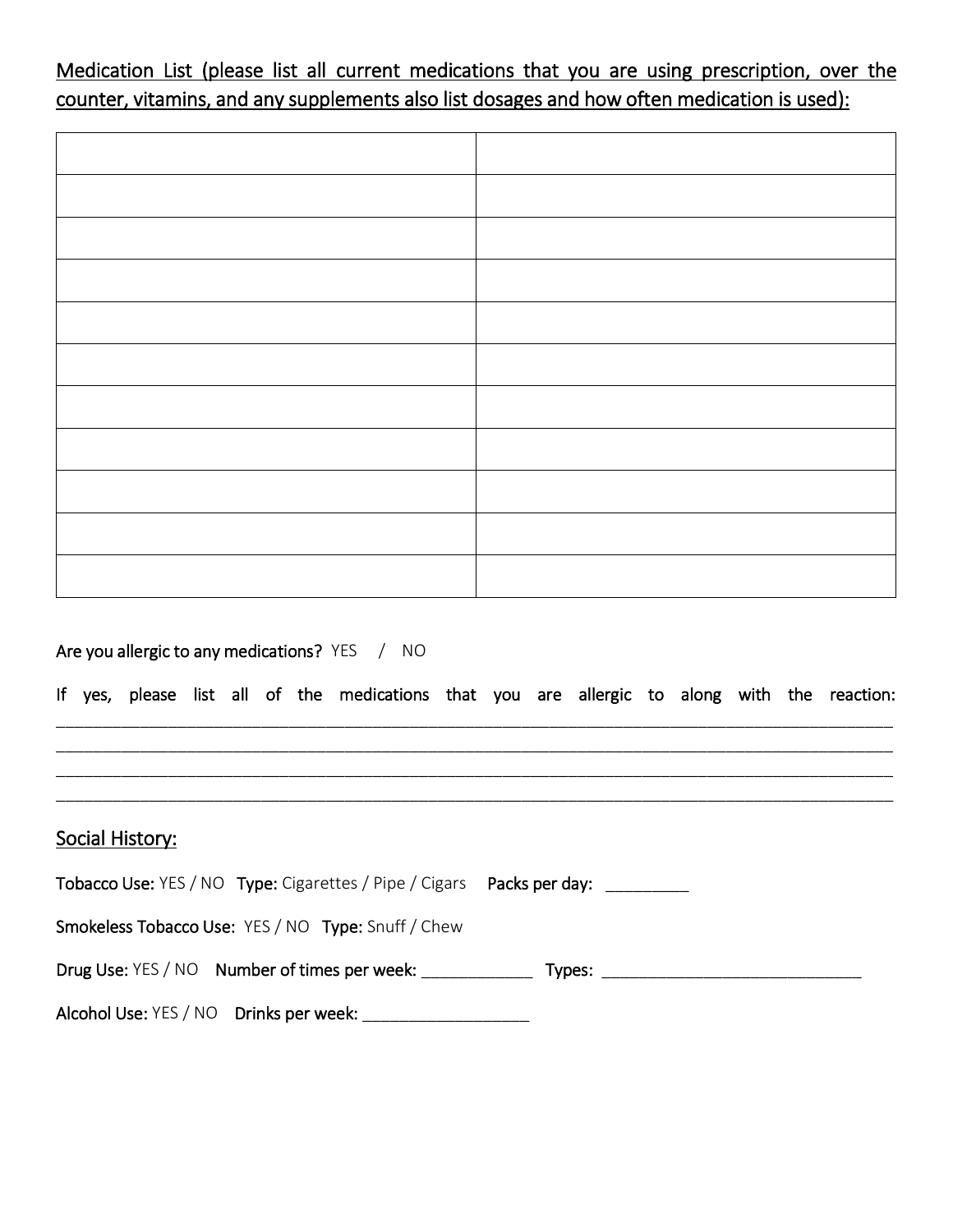# Personal Medical History:

| Allergies                       | YES / NO | <b>Heart Murmur</b>        | YES / NO |
|---------------------------------|----------|----------------------------|----------|
| Anemia                          | YES / NO | <b>High Blood Pressure</b> | YES / NO |
| Anxiety                         | YES / NO | <b>High Cholesterol</b>    | YES / NO |
| Asthma                          | YES / NO | <b>HIV/AIDS</b>            | YES / NO |
| <b>Blood Transfusion</b>        | YES / NO | <b>Kidney Disease</b>      | YES / NO |
| Cancer                          | YES / NO | Nerve/ Muscle Disease      | YES / NO |
| Cataracts                       | YES / NO | Osteoporosis               | YES / NO |
| <b>Clotting Disorder</b>        | YES / NO | <b>Seizures</b>            | YES / NO |
| <b>Congestive Heart Failure</b> | YES / NO | Sickle Cell Anemia         | YES / NO |
| <b>COPD</b>                     | YES / NO | <b>Stroke</b>              | YES / NO |
| Depression                      | YES / NO | <b>Substance Abuse</b>     | YES / NO |
| <b>Diabetes</b>                 | YES / NO | <b>Thyroid Disease</b>     | YES / NO |
| Emphysema                       | YES / NO | <b>Tuberculosis</b>        | YES / NO |
| <b>GERD</b>                     | YES / NO | <b>Ulcers</b>              | YES / NO |
| Glaucoma                        | YES / NO | Other:                     | YES / NO |
| <b>Heart Attack</b>             | YES / NO | Other:                     | YES / NO |